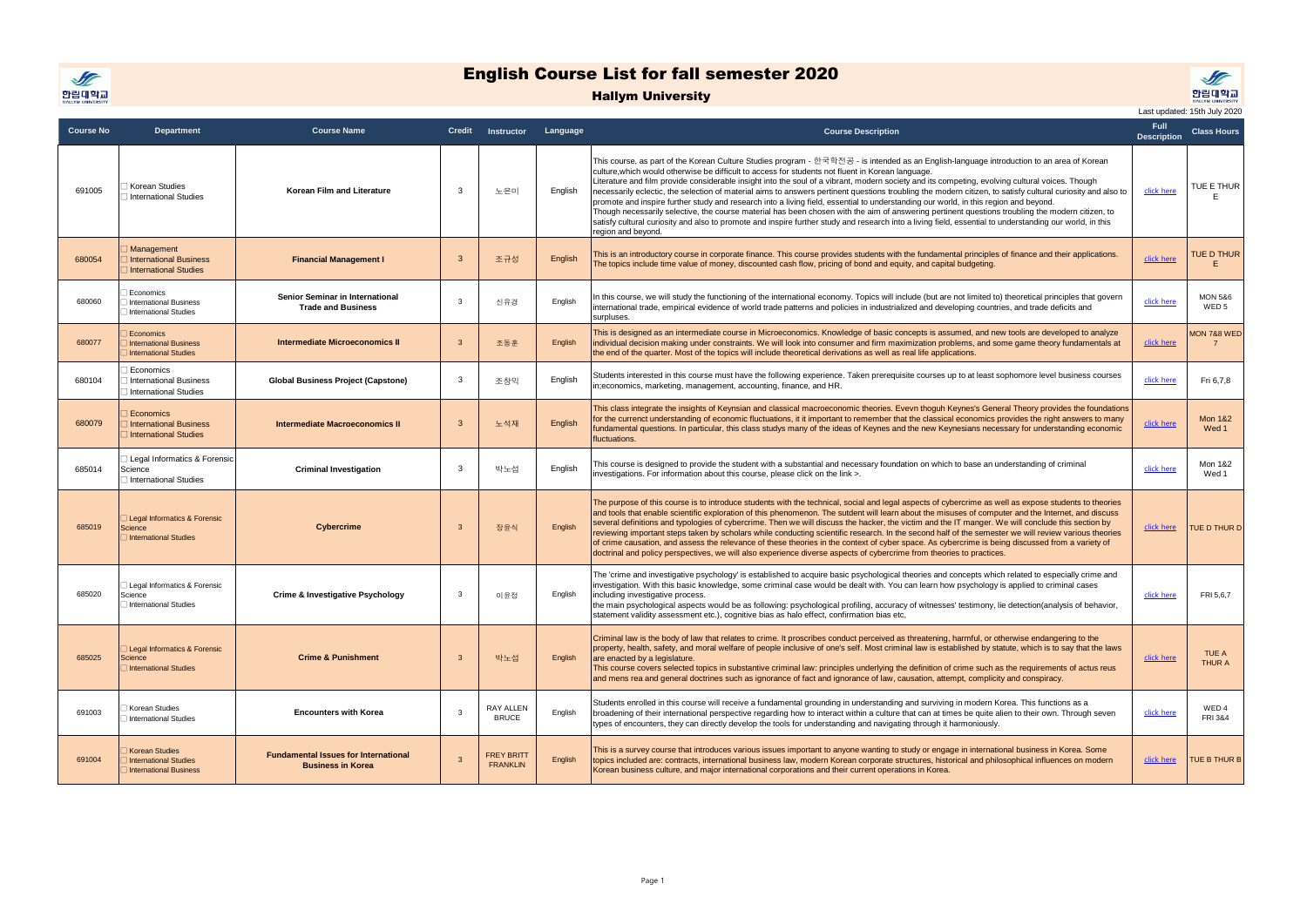| <b>Course No</b> | Department                                                               | <b>Course Name</b>                                  |                         | Credit Instructor Language                        |         | <b>Course Description</b>                                                                                                                                                                                                                                                                                                                                                                                                                                                                                                                                                                                                                                                                                                                                                                                                                                                                                                                                                                                                                                                                                                                                                                                                                                                                                                                                                                                                                                                                                                                                                                                                                                                                                                                                                                                          | <b>Full</b><br><b>Description</b> | <b>Class Hours</b>                                    |
|------------------|--------------------------------------------------------------------------|-----------------------------------------------------|-------------------------|---------------------------------------------------|---------|--------------------------------------------------------------------------------------------------------------------------------------------------------------------------------------------------------------------------------------------------------------------------------------------------------------------------------------------------------------------------------------------------------------------------------------------------------------------------------------------------------------------------------------------------------------------------------------------------------------------------------------------------------------------------------------------------------------------------------------------------------------------------------------------------------------------------------------------------------------------------------------------------------------------------------------------------------------------------------------------------------------------------------------------------------------------------------------------------------------------------------------------------------------------------------------------------------------------------------------------------------------------------------------------------------------------------------------------------------------------------------------------------------------------------------------------------------------------------------------------------------------------------------------------------------------------------------------------------------------------------------------------------------------------------------------------------------------------------------------------------------------------------------------------------------------------|-----------------------------------|-------------------------------------------------------|
| 691008           | Korean Studies<br><b>International Studies</b><br>International Business | Korean Economy: Dynamics and Future                 | $\mathbf{3}$            | 조창익                                               | English | This course is basically designed to disseminate the knowledge on how Korea has been growing historically since early 1960s until recently. The<br>topics include overview of economic growth in Korea, by dividing the time periods such as 1950-1961, 1961-1970s, 1980s, 1990s, Asian financial<br>crisis with social and economic restructuring afterward, and 21st century. On top of a series of government driven economic planning, the course will<br>highlight the pattern changes in industrial structure, labor relations, and social impacts. And the course will discuss the future trends in the aspects of<br>ICT, industrial revolution 4.0, etc.<br>Also, this course will focus on the foreign students and Korean students interested in Korean economy and business so as to make them think and                                                                                                                                                                                                                                                                                                                                                                                                                                                                                                                                                                                                                                                                                                                                                                                                                                                                                                                                                                                               | click here                        | (MON 0.1)<br>WEDO<br>Class time '0'<br>08:00 to 08:50 |
|                  |                                                                          |                                                     |                         |                                                   |         | analyze the core issues on Korean economic growth, unique patterns of economy including the positive and negative impacts of conglomerate firms<br>such as Samsung, LG, SK, etc. Also the course will investigate the dark sides of economic growth that the Korean society and economy has been<br>facing such as income inequality, aging population, economic downturns, and so forth.                                                                                                                                                                                                                                                                                                                                                                                                                                                                                                                                                                                                                                                                                                                                                                                                                                                                                                                                                                                                                                                                                                                                                                                                                                                                                                                                                                                                                          |                                   |                                                       |
| 691009           | <b>Korean Studies</b><br>International Studies                           | Korea and International Relations in East Asia      | $\mathbf{3}$            | 양기웅                                               | English | With admirable economic growth, a major power shift in progress, long-standing crises, the second, third, eleventh of the world's largest economies,<br>the rivalry between China and Japan, and the identity clash, Northeast Asia is one of the most dynamic regions in world economy and politics. For<br>example, China, Japan, and Korea comprise 70% of the US trade deficit. The aim of this course is to introduce and analyze the international relations<br>of Northeast Asia with a focus on China, Japan, and Korea. This course will examine the dynamics of conflict and cooperation, introducing competing<br>explanations for key issues in East Asia's international relations.<br>Some of the main questions we will dwell on in the course are focused on but not limited to: the challenges that Japan and Korea face with the rise of<br>China in the dynamics of both security and economy, ongoing territorial disputes that strongly affect trade and cooperation among the countries in the<br>region, economic rivalry reflected in the dynamics of trade, the experiences of the two financial crises (Asian Financial Crisis and the Global Financial<br>Crisis) and the contest of currencies, U.S. economic and security interests in the region, the two Koreas and the question of unification, the<br>ramifications of leadership changes that have occurred in Northeast Asian nations, and the rivalry between China and Japan, Japan-South Korea<br>identity clash, and their implications for cooperation or conflict in the wider context of East Asia and international order<br>This course will examine the dynamics of conflict and cooperation, introducing competing explanations for key issues in Korea's foreign policy and<br>East Asia's international relations. | click here                        | TUE C,D                                               |
| 691010           | Korean Studies<br>International Studies                                  | <b>Current Issues in Modern Korean Society</b>      | 3                       | 이지연                                               | Enalish | The Current Issues in Modern Korean Society introduces students to issues that influence our life in this global, multicultural society. Students will<br>read about and research current economic, political, social, and cultural problems of Korea, and explore how ongoing conflicts affect groups as well<br>as individuals.                                                                                                                                                                                                                                                                                                                                                                                                                                                                                                                                                                                                                                                                                                                                                                                                                                                                                                                                                                                                                                                                                                                                                                                                                                                                                                                                                                                                                                                                                  | click here                        | <b>MON 3&amp;4</b><br>WED <sub>3</sub>                |
| 00 4112          | <b>General Education</b>                                                 | <b>Issues in Modern Society</b>                     | $\overline{2}$          | 안정현                                               | English | This course aims to provide students with a basic understanding of contemporary society through an interdisciplinary approach, bringing together the<br>humanities and social sciences to explore topical issues in modern society. Students will examine various events and phenomena that are shaping<br>the world we live in. There are multiple factors and interests at play behind every major social issue. Students will learn to identify and analyze the<br>different perspectives of the parties involved and discuss possible solutions to the issues at hand, thereby gaining insights into human nature and<br>society in a globalized world facing many social and technological uncertainties.                                                                                                                                                                                                                                                                                                                                                                                                                                                                                                                                                                                                                                                                                                                                                                                                                                                                                                                                                                                                                                                                                                     | click here                        | Tue D<br>Thur D                                       |
| 010008           | Education<br>English Language &<br>Literature                            | <b>CURRICULUM STUDY IN ENGLISH</b>                  | 3                       | 이종일                                               | English | *If you are a native speaker of English, or have strong English Language ability, this course is not really suitable for you*<br>This course is an introduction to the teaching of English language. The course is intended for those who consider teaching as their future career.<br>Through the semester, students will be exposed to various approaches and methods for teaching English language and be provided with<br>opportunities to develop a comprehensive view of conceptions of teaching English in an English as a foreign language context. Students are<br>expected to search for implications for practical applications resulted from the comprehensive exploration and discussion. The course will cover<br>history of English teaching methods, current trends in teaching English, principles in teaching and learning, and consideration of contexts in teaching<br>and learning.                                                                                                                                                                                                                                                                                                                                                                                                                                                                                                                                                                                                                                                                                                                                                                                                                                                                                                           | click here                        | Times to be<br>confirmed                              |
| 503332           | <b>Chemistry</b>                                                         | <b>English Reading in Chemistry</b>                 | $\overline{\mathbf{3}}$ | <b>NIMSE</b><br><b>SATISH</b><br><b>BALASAHEB</b> | English | This course emphasizes the important topics of chemistry in day to day life. Students will gain a knowledge on critical reading of articles. Students<br>will learn and practice about, 'how to read and summarize a given article'.<br>Students will be required to write summaries at the end of each article (homework) and a movie clip (in the class room). Students will be required to<br>keep a log-book of their work and they will also present a 15-minute talk on their topic at the end of a semetser.                                                                                                                                                                                                                                                                                                                                                                                                                                                                                                                                                                                                                                                                                                                                                                                                                                                                                                                                                                                                                                                                                                                                                                                                                                                                                                | click here                        | Tue F Thur                                            |
| 102400           | Education<br>English Language &<br>Literature                            | Introduction to English Composition (기본영작문)         | 3                       | 안정현                                               | English | *Only students who use English as their second language may join this course*<br>This class is an introductory, practical course in writing, focusing on the sentence, the paragraph and how these building blocks can be used to<br>produce short, coherent reports and essays. Students will use a reader, comprising most of the material needed, and they will be provided with<br>additional material as required. Evaluation will depend on the completion of written tasks, as well as on attendance and participation.<br>Participants will have the opportunity to acquire a sound grasp of grammatical correctness and argumentative vocabulary and style. By completing<br>supervised writing tasks, students to acquire a sound grasp of grammatical correctness and argumentative vocabulary, essential to the ultimate<br>goals of clarity and accuracy in academic writing. Students will learn how to present evidence and how to document sources; they will explore writing<br>for different audiences, and will receive guidance and feedback on an ongoing basis.                                                                                                                                                                                                                                                                                                                                                                                                                                                                                                                                                                                                                                                                                                                              | click here                        | TUE B<br>THUR B                                       |
| 544306           | Speech Pathology &<br>Audiology                                          | <b>Cochlear Implants &amp; Special Hearing Aids</b> | $\mathbf{3}$            | 임덕환                                               | English | The course covers the following basic principles in cochlear implants and special hearing aids:<br>fundamentals in electrical stimulation of auditry nerves<br>mapping for cochlear implant systems<br>key issues rehabilitation programs                                                                                                                                                                                                                                                                                                                                                                                                                                                                                                                                                                                                                                                                                                                                                                                                                                                                                                                                                                                                                                                                                                                                                                                                                                                                                                                                                                                                                                                                                                                                                                          | click here                        | <b>MON 1&amp;2</b><br>WED <sub>1</sub>                |
| 509511           | $\square$ PE                                                             | <b>SPORTS FACILITY</b>                              | $\overline{2}$          | 홍재승                                               | English | This course has been designed with two primary components: (1) the planning, design, and development of sport and event facilities; and (2) the<br>management of sport and event facilities. Course content will cover the following aspects of the management of sport and event facilities:<br>organization and management principles, policy and procedure development, ethical decision making, planning as the key to success, human<br>resource management, management of the marketplace, financial management, risk management, programming, volunteer management, and<br>special event planning. Site visits to various types of facilities will give students practical applications and experiential learning opportunities based<br>on course subject matter.                                                                                                                                                                                                                                                                                                                                                                                                                                                                                                                                                                                                                                                                                                                                                                                                                                                                                                                                                                                                                                          | click here                        | TUE D Thur D                                          |